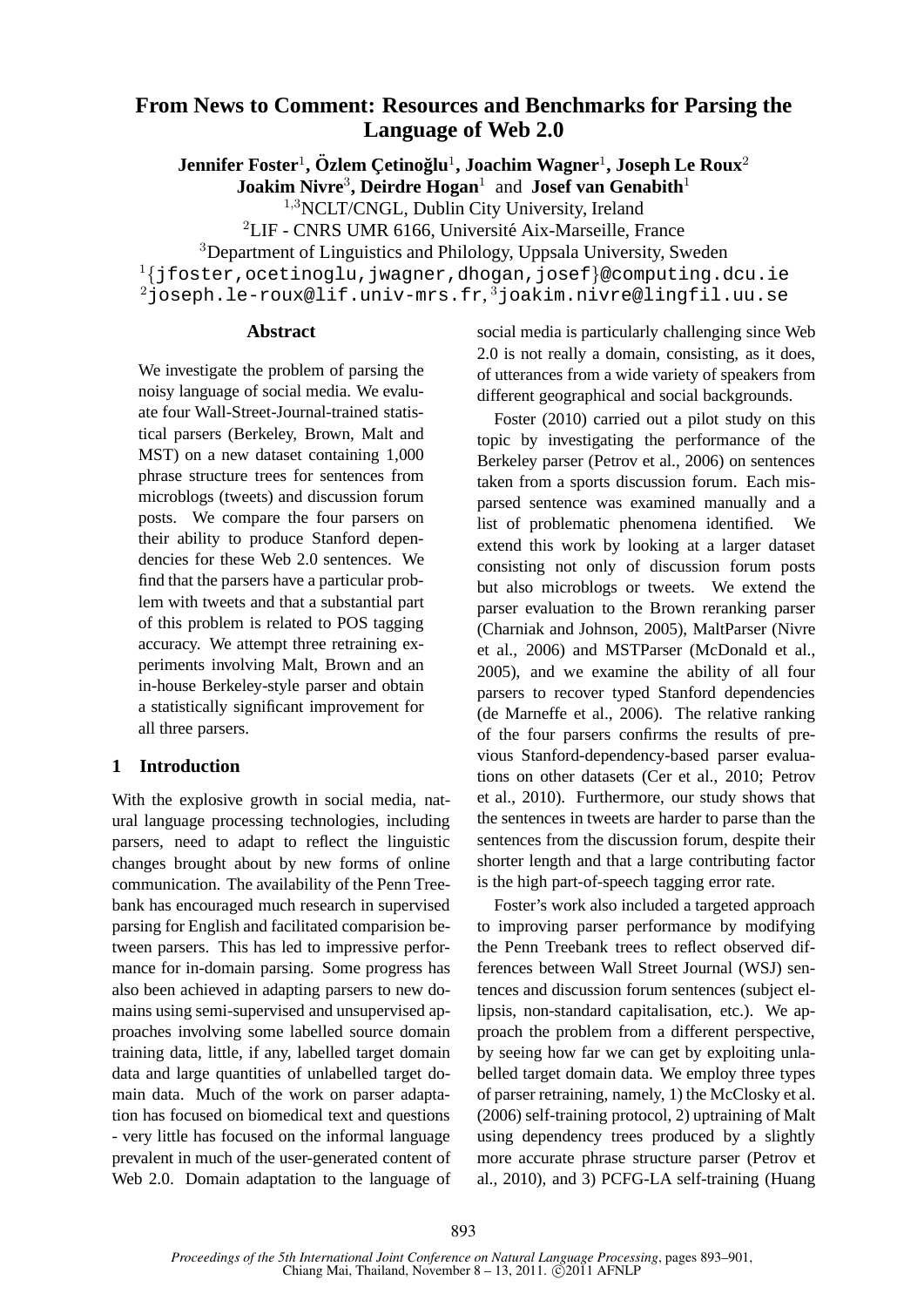and Harper, 2009). We combine the benefits of the dependency parsing uptraining work of Petrov et al. and the self-training protocol of McClosky et al. by retraining Malt on trees produced by a selftrained version of the Brown parser.

We find that considerable improvements can be obtained when discussion forum data is used as the source of additional training material, and more modest improvements when Twitter data is used. Grammars trained on the discussion forum data perform well on Twitter data, but the reverse is not the case. For Malt, we obtain an absolute LAS increase of 8.8% on the discussion forum data and an improvement of 5.6% on the Twitter data. For Brown, we obtain an absolute f-score improvement of 2.4% on the discussion forum data and an increase of 1.7% on Twitter. For the Berkeleystyle parser that we use in the PCFG-LA selftraining experiment, the f-score improvements are 4.7% and 1.2% respectively.

The novel contributions of the paper are:

- 1. A new dataset consisting of 1,000 handcorrected phrase structure parse trees for sentences from two types of social media (discussion forums and tweets).
- 2. A detailed evaluation of four popular WSJtrained parsers on this new dataset.
- 3. An investigation of how well the most successful unsupervised parser adaptation methods perform on this new dataset. Since Web 2.0 is not really a domain, it is important not to assume that the methods that have been developed for more clearly defined domains will work without carrying out the experiments.
- 4. A discussion of the main issues involved in parsing Web 2.0 text.

The new dataset is discussed in §2 and the baseline parser evaluation is detailed in §3. The retraining experiments are described in §4. §5 contains a discussion of how this work could be extended.

## **2 Web 2.0 Data**

Our Web 2.0 dataset, summarised in Table 1, consists of a small treebank of 1,000 hand-corrected phrase structure parse trees and two larger corpora of unannotated sentences. The sentences in the treebank originate from discussion forum comments and microblogs (tweets). The sentences in the larger corpora are taken from the same sources as the treebank sentences.

### **2.1 Tweets**

**Hand-Corrected Parse Trees** 60 million tweets on 50 topics encompassing politics, business, sport and entertainment, were collected using the public Twitter API between February and May 2009 (Bermingham and Smeaton, 2010). The microblog section of the Web 2.0 treebank contains 519 sentences taken from this corpus. The development set contains 269 sentences and the test set contains 250. Hyperlinks and usernames were replaced by the generic names *Urlname* and *Username* respectively, and the tweets were split by hand into sentences. Tweets containing just a hyperlink were not included in the treebank. For the rest of this paper, we refer to the development set as *TwitterDev* and the test set as *TwitterTest*.

**Unannotated Sentences** From the full Twitter corpus, we constructed a sub-corpus of approximately 1 million tweets. As with the treebank tweets, hyperlinks were replaced by the term *Urlname* and usernames by *Username*. Tweets with more than one non-ASCII character were removed, and the remaining tweets were passed through our in-house sentence splitter and tokeniser, resulting in a corpus of 1,401,533 sentences. We refer to this as the *TwitterTrain* corpus.

#### **2.2 Discussion Forum Comments**

**Hand-Corrected Parse Trees** The discussion forum section of the Web 2.0 treebank is an extension of that described in Foster (2010). It contains 481 sentences taken from two threads on the BBC Sport 606 discussion forum in November  $2009$ .<sup>1</sup> As with the tweets, the discussion forum posts were split into sentences by hand. The development set contains 258 sentences and the test set 223. For the remainder of the paper, we use the term *FootballDev* to refer to this development set and the term *FootballTest* to refer to the test set.

**Unannotated Sentences** The same discussion forum that was used to create *FootballDev* and *FootballTest* was scraped during the final quarter of 2010. The content was stripped of HTML markup and passed through an in-house sentence splitter and tokeniser, resulting in a corpus of 1,009,646 sentences. We call this the *Football-Train* corpus.

<sup>1</sup> http://www.bbc.co.uk/dna/606/F15264075?thread= 7065503&show=50 and http://www.bbc.co.uk/dna/606/ F15265997?thread=7066196&show=50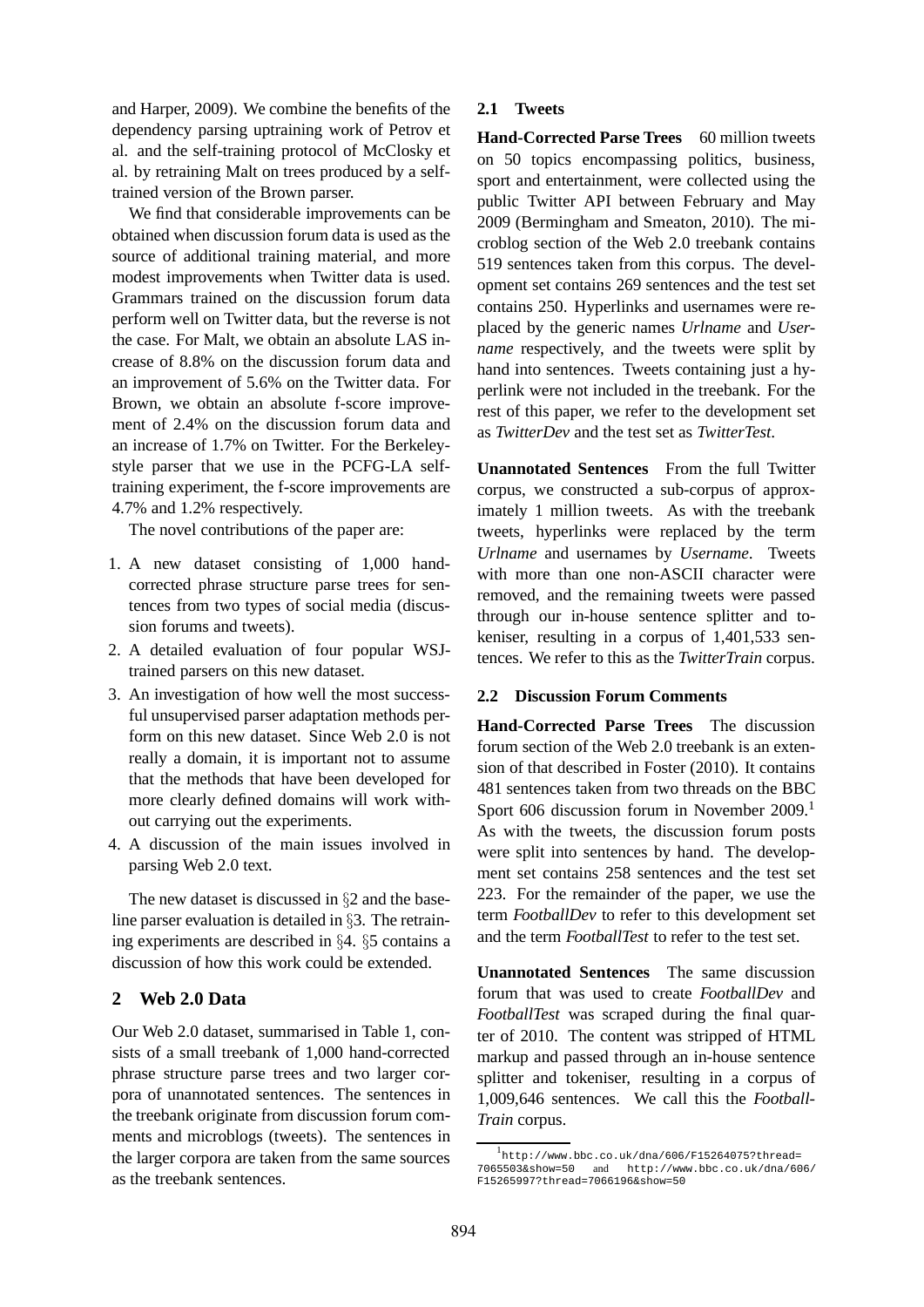| Corpus Name         | #Sen      | <b>SL</b> Mean | SL Med. | $\sigma$ |
|---------------------|-----------|----------------|---------|----------|
| TwitterDev          | 269       | 11 1           | 10      | 6.4      |
| <b>TwitterTest</b>  | 250       | 11.4           | 10      | 6.8      |
| TwitterTrain        | 1,401,533 | 8.6            |         | 6.1      |
| FootballDev         | 258       | 17.7           | 14      | 13.9     |
| <b>FootballTest</b> | 223       | 16.1           | 14      | 9.7      |
| FootballTrain       | 1.009.646 | 154            | 12      | 13.3     |

Table 1: Basic Statistics on the Web 2.0 datasets: number of sentences, average sentence length, median sentence length and standard deviation

## **2.3 Annotation**

The sentences in the Web 2.0 treebank (*Twitter-Dev/Test* and *FootballDev/Test*) were first parsed automatically using an implementation of the Collins Model 2 generative statistical parser (Bikel, 2004). They were then corrected by hand by one annotator, using as a reference the Penn Treebank (PTB) bracketing guidelines (Bies et al., 1995) and the PTB trees themselves. For structures which do not appear in the PTB, new annotation decisions needed to be made. An example is the annotation of hyperlinks in tweets. These were annotated as proper nouns in a single word noun phrase, and, if occurring at the end of a tweet, were attached in the same way as a nominal adverbial.

The annotator went through the dataset twice, and a second annotator then annotated 10% of the sentences (divided equally between discussion forum posts and tweets). Agreement between the two annotators on labelled bracketing is 94.2%. The sources of the disagreements involved 1) the PTB bracketing guidelines leaving open more than one annotation option (usually placement of adverbs), 2) (almost) agrammatical fragments (e.g. *USA, USA, USA* or *Wes Brown* > *Drogba*) and 3) multiword expressions (e.g. *in fairness*).

## **3 Baseline Evaluation**

We first evaluate four widely used WSJ-trained statistical parsers on our new Web 2.0 datasets:

**Berkeley (Petrov et al., 2006)** We train a PCFG-LA using 6 iterations and we run the parser in *accurate* mode.

**Brown (Charniak and Johnson, 2005)** We employ this parser in its out-of-the-box settings.

**Malt (Nivre et al., 2006)** We use the *stacklazy* algorithm described in Nivre et al. (2009). We train a linear classifier where the feature interactions are modelled explicitly.

| Parser                         | F-Score | POS Acc. |  |  |  |
|--------------------------------|---------|----------|--|--|--|
| WSJ22                          |         |          |  |  |  |
| Berkeley Own Tagging           | 90.0    | 96.5     |  |  |  |
| <b>Berkeley Predicted Tags</b> | 89.0    | 96.6     |  |  |  |
| <b>Berkeley Gold Tags</b>      | 90.0    | 99.7     |  |  |  |
| <b>Brown</b>                   | 91.9    | 96.3     |  |  |  |
| FootballDev                    |         |          |  |  |  |
| Berkeley Own Tagging           | 79.0    | 92.2     |  |  |  |
| <b>Berkeley Predicted Tags</b> | 78.8    | 92.7     |  |  |  |
| <b>Berkeley Gold Tags</b>      | 81.5    | 98.0     |  |  |  |
| <b>Brown</b>                   | 79.7    | 93.5     |  |  |  |
| TwitterDev                     |         |          |  |  |  |
| Berkeley Own Tagging           | 71.1    | 84.1     |  |  |  |
| <b>Berkeley Predicted Tags</b> | 70.1    | 84.1     |  |  |  |
| <b>Berkeley Gold Tags</b>      | 76.5    | 97.2     |  |  |  |
| Brown                          | 73.8    | 85.5     |  |  |  |

Table 2: Evalb Results for Berkeley and Brown

**MST (McDonald et al., 2005)** We use the settings described in Nivre et al. (2010).

Our training data consists of §02-21 of the WSJ section of the PTB (Marcus et al., 1994). Although our main aim in this experiment is to establish how well WSJ-trained parsers perform on our new Web 2.0 dataset, we also report performance on §22 as a reference. We use Parseval labelled f-score to compare the two phrase structure parsers. We then compare all four parsers by training the dependency parsers on WSJ phrase structure trees converted to labelled dependency trees and by converting the output of the two phrase structure parsers to labelled dependency trees. For the dependency evaluation, we use the CoNLL evaluation metrics of labelled attachment score (LAS) and unlabelled attachment score (UAS).

The labelled dependency scheme that we use is the Stanford basic dependency scheme (de Marneffe et al., 2006). We experiment with the use of gold POS tags, POS tags obtained using a POS tagger (Giménez and Màrquez, 2004) and, for the phrase structure parsers, POS tags produced by the parsers themselves. The Brown parser always performs its own POS tagging. The Berkeley parser can be supplied with POS tags but it is not guaranteed to use them – trees containing the supplied POS tag for a given word may be removed from the chart during coarse-to-fine pruning.<sup>2</sup>

## **3.1 Results**

Table 2 shows the Parseval f-score and part-ofspeech (POS) tagging accuracy for the Berkeley

<sup>&</sup>lt;sup>2</sup>In the interest of replicability, detailed information on experimental settings is available at http: //nclt.computing.dcu.ie/publications/ foster\_ijcnlp11.html.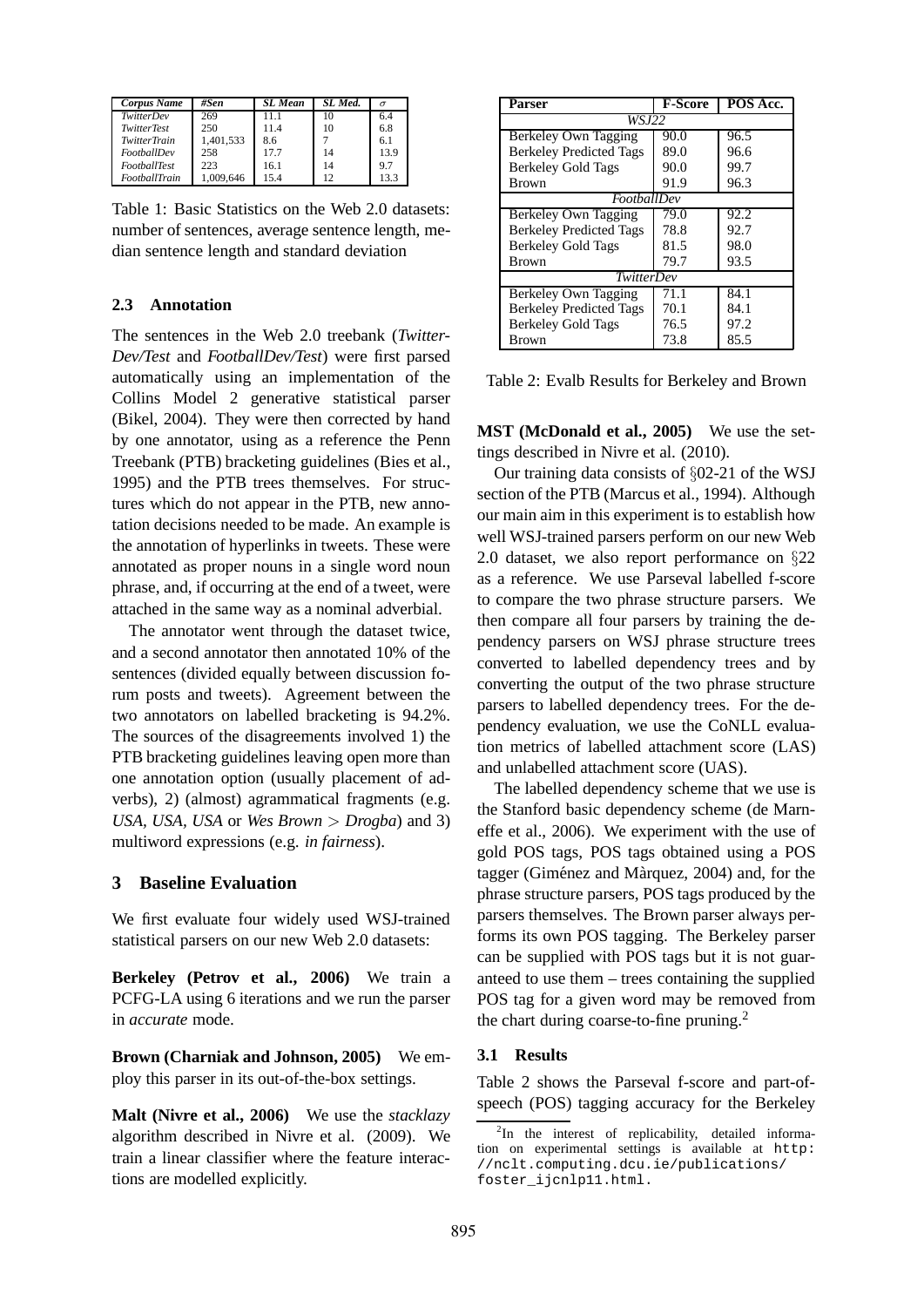| <b>Parser</b> | LAS   | UAS  | LAS         | UAS  | LAS        | UAS  |
|---------------|-------|------|-------------|------|------------|------|
|               | WSJ22 |      | FootballDev |      | TwitterDev |      |
| Berk O        | 90.5  | 93.2 | 79.8        | 84.8 | 68.9       | 75.1 |
| Berk P        | 89.9  | 92.5 | 80.1        | 84.9 | 68.2       | 74.2 |
| <b>Brown</b>  | 91.5  | 94.2 | 82.0        | 86.3 | 71.4       | 77.3 |
| Malt P        | 88.0  | 90.6 | 76.1        | 81.5 | 67.3       | 73.6 |
| MST P         | 88.8  | 91.3 | 76.4        | 81.1 | 68.1       | 73.8 |
| Berk G        | 91.6  | 93.4 | 83.1        | 86.4 | 76.8       | 80.8 |
| Malt G        | 90.0  | 91.6 | 80.4        | 83.7 | 78.3       | 81.6 |
| MST G         | 90.7  | 92.3 | 80.8        | 83.4 | 78.4       | 81.3 |

Table 3: Dependency Evaluation Results: O (Own Tagging), P (Predicted Input from POS Tagger), G (Gold Tags)

and Brown parsers on the three development sets.<sup>3</sup> We observe the following: Twitter data is harder to parse than the discussion forum data; parsing accuracy is slightly higher when the Berkeley parser does its own POS tagging than when a pipeline model is employed; POS errors are a bigger problem for the Web 2.0 datasets than for the in-domain test set, particularly for *TwitterDev*.

The LAS and UAS scores for all four parsers are presented in Table 3. The relative ranking of the four parsers is the same as that reported in Cer et al. (2010). One striking aspect of the results is the bigger performance discrepancy between the phrase structure and dependency parsers for the discussion forum data than for the Twitter data. There is also a bigger performance discrepancy between LAS and UAS for the Web 2.0 data than for the WSJ data — this could be related to the fact that the Stanford converter has been developed using Penn Treebank trees, and it is certainly related to POS tagging accuracy since the difference is less pronounced when the input to the parsers is gold POS tags. In gold tag mode, the dependency parsers achieve slightly higher performance than the Berkeley parser for the Twitter data. This might have something to do with the 97% POS tagging accuracy for Berkeley gold tagging mode (see Table 2) but this cannot be the whole story since we do not see the same trend for the discussion forum data even though POS tagging accuracy is not 100% here either.

#### **3.2 Error Analysis**

In order to better understand the results in Tables 2 and 3, we examine POS confusions for the three datasets and we provide a breakdown of parsing performance by dependency type.

#### **3.2.1 POS Tagging**

Something we notice in Tables 2 and 3 is the difference in parsing accuracy between the scenario in which the parser is supplied with the correct POS tag for each word in the input string and the realistic scenarios in which it is supplied with POS tags produced by a POS tagger or in which it produces the POS tags as part of the parsing process. It is clear from this difference that a proportion of the parsing errors can be attributed to POS tagging errors, and it is also clear that this proportion is greater for the out-of-domain Web 2.0 text than it is for the in-domain WSJ text. The proportion of unknown words in the development sets already tells us something: 2.8% of the tokens in *WSJ22* do not occur in *WSJ2-21* compared to 6.8% for *FootballDev* and 16.6% for *TwitterDev*. 4

We look in more detail at the POS tagging errors produced by the Berkeley parser in own tagging mode, the Brown parser and SVMTool (the POS tagger used in the Malt, MST and Berkeley pipelines). Instead of looking at the most common POS tagging errors, we attempt to locate the tagging errors that are associated with inaccurate phrase structure trees. For each POS confusion that occurs more than 5 times in the particular development set, we find the relative frequency of this confusion in sentences receiving a Parseval f-score under 70.0. We then order the POS confusions by these relative frequencies. The topranking confusions (gold/system) common to all three systems are as follows:

- 1. *WSJ22*: NNS/VBZ, VBZ/NNS
- 2. *FootballDev*: RB/JJ, RB/RP, VB/VBP
- 3. *TwitterDev*: JJ/NNP, NN/VB, NNP/VB, NNP/JJ, VBZ/NNS

The tendency for the noun/verb confusion that we see in *WSJ22* and *TwitterDev* to affect parser accuracy has been documented before (Dalrymple, 2006). The following is a *TwitterDev* example:

```
(FRAG
(NP (JJ Username)
    (S (NP (JJ fantastic))
       (VP (VB win))))
( . !) ( . !)
```
The *RB/JJ* confusion in *FootballDev* can be explained by the tendency of some posters to drop the *-ly* suffix on adverbs (e.g. *played bad*). The

<sup>&</sup>lt;sup>3</sup>The Brown parser makes use of non-PTB tags to mark auxiliary verbs (AUX and AUXG). We take this difference into account when calculating POS tagging accuracy.

<sup>4</sup>The tokens *Username* and *Urlname* are unknown and occur repeatedly. But even discounting these, the ratio is 14.0%.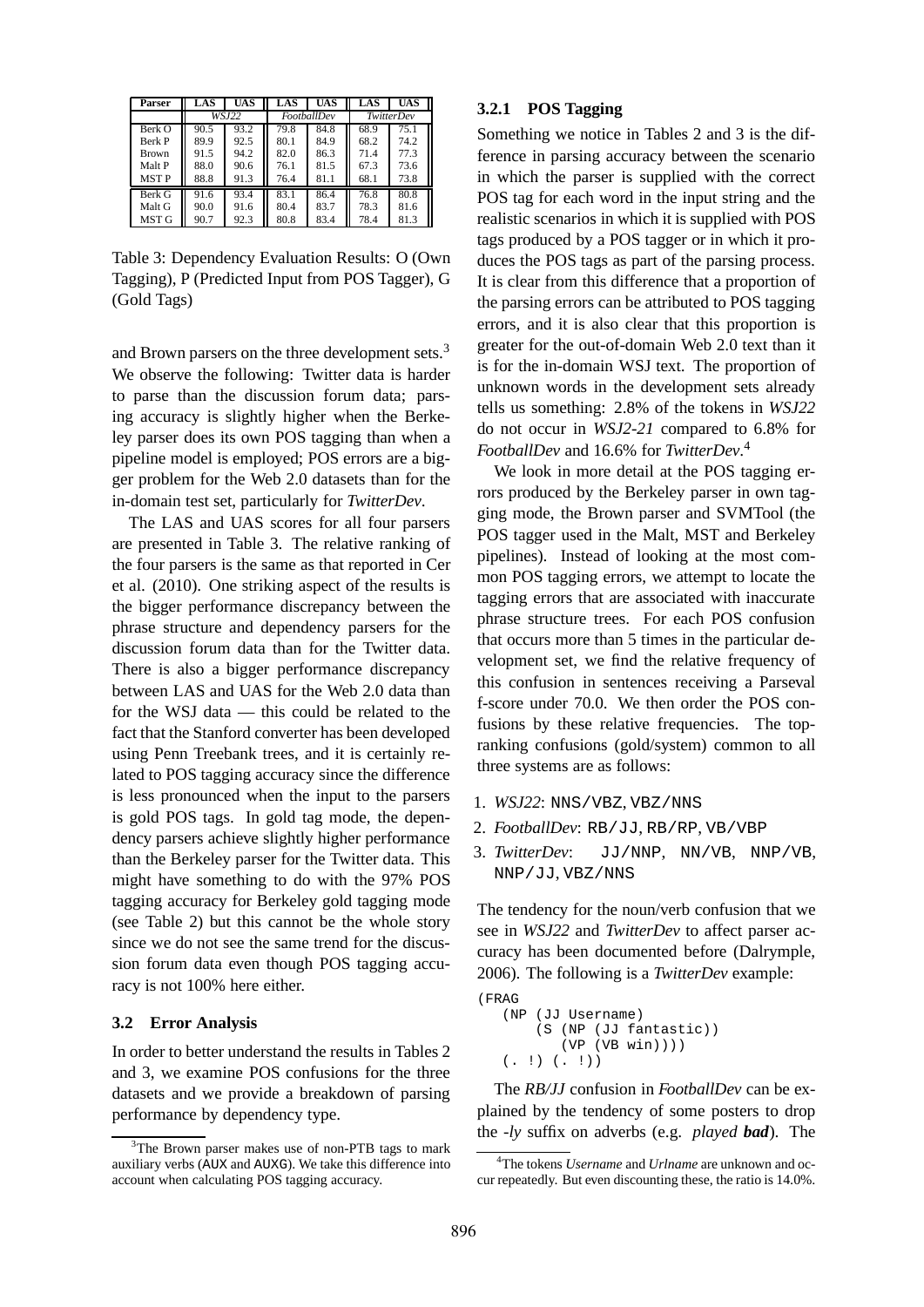prominence of *NNP* in *TwitterDev* is interesting and suggests, for one thing, that less emphasis should be placed on capitalisation in the tagging of unknown words:

```
\sqrt{S}(NP (NNP grrr))
(: . . .)(VP (VB spotify)
     (PP (IN in)
         (NP some kind of
         infinite update loop))))
```
## **3.2.2 Stanford Dependencies**

We analyse the deprel+attachment f-scores of the best non-gold-tagged configuration of each parser. This means that for the Berkeley parser we use the version that performs its own tagging.

For most of the dependency types there is a general trend as exemplified in Figure 1: for each of the three datasets, the relation Brown  $>$ Berk > MSTParser > MaltParser holds. The *WSJ22* results are around 5-10% absolute better than the *FootballDev* results while the drop for *TwitterDev* is in the 15-20% range on average. Frequent dependencies like nominal subjects (nsubj), direct objects (dobj), adverbial clauses (advcl), copulars, open complements (xcomp), prepositional modifiers follow this trend. The relations det, root, aux, pobj, poss, possessive, neg are easy to recover in all datasets, with no big drops observed for *FootballDev* or *TwitterDev*. For adjectival modifiers (amod), adverbial modifiers (advmod), and complements (complm), the decreasing pattern over the three datasets holds but the dependency parsers outperform the constituency parsers.

Coordination is one of the harder relations to recover. According to the Stanford scheme, the first conjunct is the head of the coordination. The conjunction is attached to the head via the cc relation and the other conjuncts are attached via the conj relation. For *WSJ22*, the phrase structure parser scores are around 85% for cc and slightly lower for conj, and the dependency parsers scores are around 80% for cc and 71% for conj. For the Web 2.0 data the scores decrease from *WSJ22* to *FootballDev* but increase again for *Twitter-Dev*. The drop in performance for *FootballDev* is in line with Foster's (2010) observation that the discussion forum data contain difficult coordination cases involving coordination of unlike constituents. It is possible that the length of the Twitter sentences acts as a natural inhibitor to such



Figure 1: F-scores for nsubj

cases. We also note that Brown clearly outperforms the other parsers on *TwitterDev*.

## **4 Making Use of Unlabelled Data**

One approach to the parser domain adaptation problem is to train a new system using large quantities of automatically parsed target domain text. We experiment with two retraining methods: *selftraining* in which the training data of the parser we are attempting to adapt is augmented by adding trees produced by the same parser for the sentences in our unannotated target domain corpus, and *uptraining*, in which the training set of a less accurate parser is augmented with trees for the unannotated corpus sentences produced by a more accurate parser.

## **4.1 Charniak and Johnson Self-Training**

McClosky et al. (2006) demonstrate that a WSJtrained parser can be adapted to the fiction domains of the Brown corpus by performing a type of self-training that involves the use of the Brown parser. Their training protocol is as follows: sentences from the LA Times are parsed using the first-stage parser and reranked in the second stage. These parse trees are added to the original WSJ training set and the *first-stage* parser is retrained. The sentences from the target domain, in this case, Brown corpus sentences are then parsed using the newly trained first-stage parser and reranked using the original reranker, resulting in a performance jump from 85.2% to 87.8%. One of the factors that make this training protocol effective are the non-generative features in the discriminative reranker (McClosky et al., 2008), and the use of the reranker means that this method is not a pure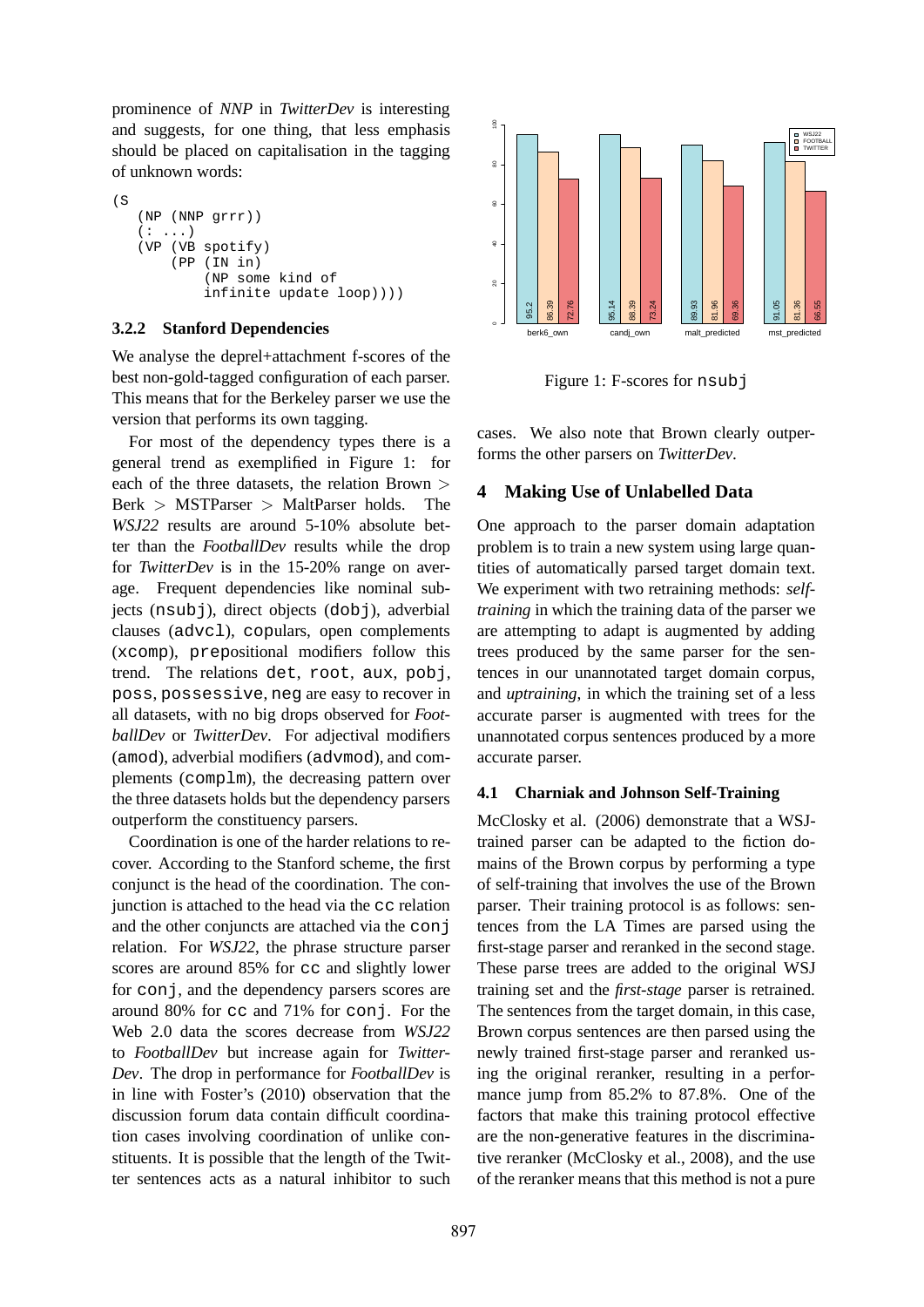

Figure 2: Brown self-training results

self-training one, but rather a type of uptraining.

We apply the procedure McClosky at el. to determine whether the performance of Brown can be improved on Web 2.0 data. The top graph in Figure 2 shows the results obtained for *FootballDev* when the first-stage parser is retrained on various combinations of *WSJ02-21* and parse trees produced by the reranking parser for sentences in *FootballTrain*. The bottom graph represents the f-scores for *TwitterDev* using *TwitterTrain* instead of *FootballTrain*. It is clear from the top graph that adding material from *FootballTrain* results in a significant improvement over the baseline f-scores of 79.7. The highest f-score is 83.8, obtained using two copies of *WSJ2-21* and 500,000 *FootballTrain* trees. The improvements achieved using *Twitter-Train* are less pronounced, with an absolute improvement of 2.4% obtained using 600,000 *TwitterTrain* trees and two copies of *WSJ02-21*.

#### **4.2 Malt Uptraining**

Petrov et al. (2010) perform a Stanforddependency-based parser evaluation, with sentences from QuestionBank (Judge et al., 2006) as their test data. They find that deterministic dependency parsers such as MaltParser suffer more from the domain differences between QuestionBank and WSJ than phrase structure parsers such as the Berkeley parser. They then attempt to improve the accuracy of MaltParser on questions by training it on questions parsed by the Berkeley parser, arguing that the linear time complexity of a parser such as Malt is needed for real-time processing of web data. They demonstrate that the same improvement in accuracy can be obtained by using 100,000 automatically parsed questions as can be obtained using 2,000 manually parsed QuestionBank trees.

We perform two uptraining experiments. In the first, we retrain MaltParser using a combination of *WSJ02-21* and trees produced by Brown for sentences in the *FootballTrain* or *TwitterTrain* corpora (we call this *vanilla uptraining*). In the second and novel approach, we use a *self-trained* Brown grammar to parse the trees for uptraining (we call this *domain-adapted uptraining*).<sup>5</sup> For all configurations, the POS tagger, SVMTool, is retrained on the same data as MaltParser.

The results of the uptraining experiments show that significant improvements are obtained for both types of uptraining, but as expected, the domain-adapted uptraining is superior. The graph in Fig. 3 shows that the best *FootballDev* grammar is obtained using domain-adapted uptraining with 350,000 *FootballTrain* trees and one copy of *WSJ02-21* (an improvement of 5.7% over the baseline). The corresponding Twitter graph (not shown due to lack of space) shows that an improvement of 4.6% can be obtained on *TwitterDev* using domain-adapted uptraining with 200,000 *TwitterTrain* trees and one copy of *WSJ02-21*.

## **4.3 Latent Variable Self-Training**

Experiments with pure self-training, i.e. training a parser on its own output, have had mixed results over the years. Charniak (1997), Steedman et al. (2003) and Plank (2009) provide evidence that it is not effective, whereas the experiments of Reichart and Rappoport (2007), Huang and Harper (2009) and Sagae (2010) suggest that it can be useful. Huang and Harper (2009) are the first to ap-

 $5$ The Brown grammar used for domain-adapted uptraining is trained on the first half of *FootballTrain* and *Twitter-Train*. We parse the second half of *FootballTrain* and *Twitter-Train* for both types of uptraining.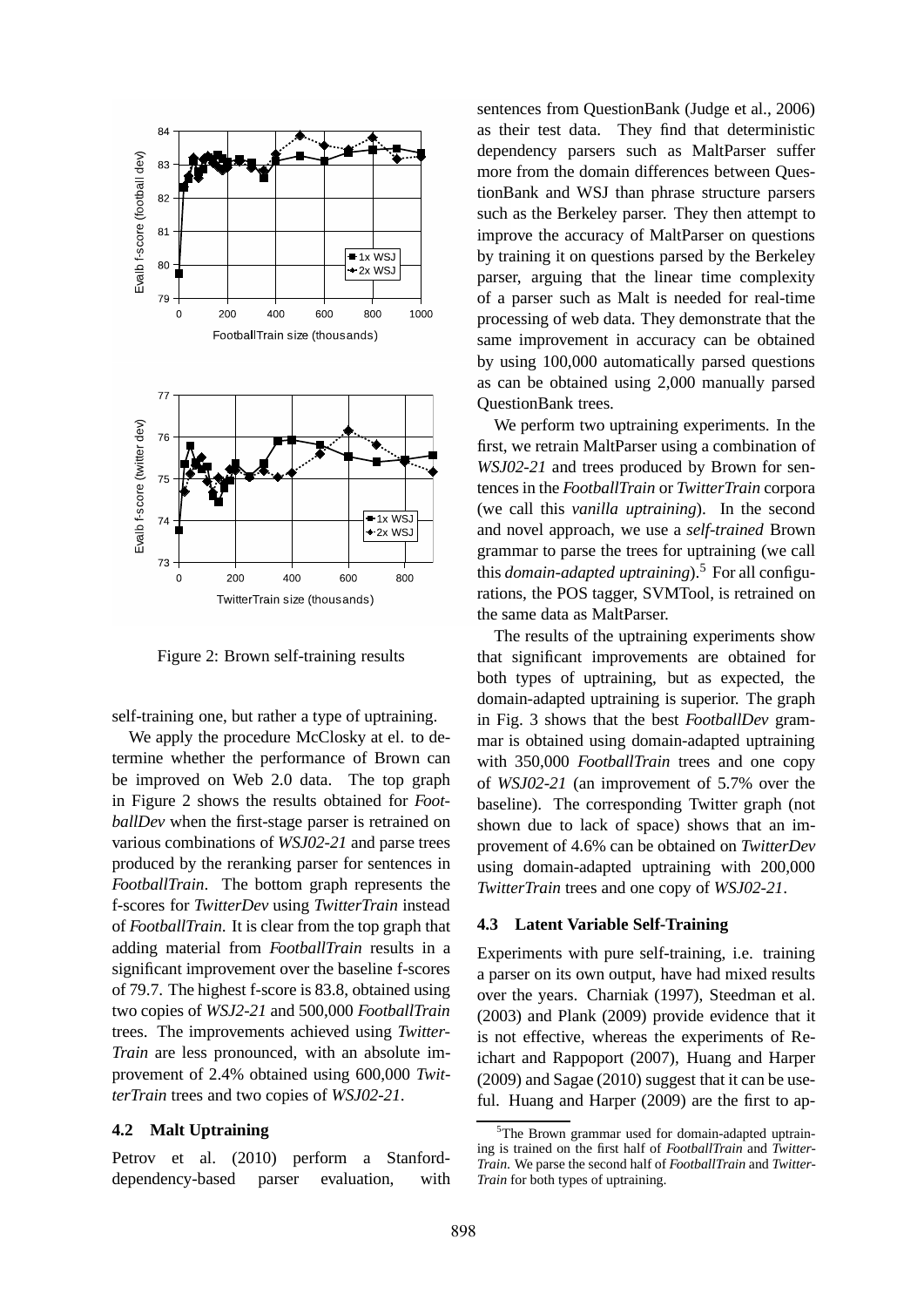

Figure 3: Malt uptraining LAS results for *FootballDev*: V stands for Vanilla Uptraining and D for Domain-Adapted Uptraining



Figure 4: PCFG-LA self-training results

ply self-training using a PCFG-LA — with positive results. They argue that self-training works in this scenario because the additional training data prevents the split-merge process from overfitting.

We apply the self-training method of Huang and Harper to our new datasets. Like Huang and Harper, we use our own PCFG-LA parser because the trainer is multi-threaded, allowing us to handle the computation needed to train a PCFG-LA on large corpora. We train a 6-iteration PCFG-LA using *WSJ02-21* and use it to parse the *Football-Train* and *TwitterTrain* corpora. We then add the automatically parsed material to our WSJ training set and retrain more 6-iteration PCFG-LAs. The result for *FootballDev* using *FootballTrain* is shown in Table 4. We achieve an absolute f-score improvement of 5.5% on *FootballDev*. The cor-

| Grammar                                      | <b>FootballTest</b> | <b>TwitterTest</b> | <i>WSJ23</i> |  |  |
|----------------------------------------------|---------------------|--------------------|--------------|--|--|
| Charniak and Johnson self-training (F-Score) |                     |                    |              |  |  |
| <b>Baseline</b>                              | 81.2                | 73.3               | 91.4         |  |  |
| <b>Best FootballDev</b>                      | $83.6*$             | $75.0*$            | $91.1*$      |  |  |
| <b>Best TwitterDev</b>                       | 81.0                | $74.7*$            | $91.1*$      |  |  |
| Latent variable PCFG self-training (F-Score) |                     |                    |              |  |  |
| <b>Baseline</b>                              | 77.7                | 69.5               | 89.8         |  |  |
| <b>Best FootballDev</b>                      | $82.4*$             | $70.6*$            | 89.4*        |  |  |
| <b>Best TwitterDev</b>                       | $81.7*$             | 70.7               | 89.6         |  |  |
| Malt uptraining (LAS)                        |                     |                    |              |  |  |
| <b>Baseline</b>                              | 71.8                | 64.1               | 87.7         |  |  |
| <b>Best FootballDev</b>                      | $80.6*$             | $69.7*$            | $86.5*$      |  |  |
| <b>Best TwitterDev</b>                       | $76.7*$             | $68.2*$            | $87.1*$      |  |  |

Table 4: Test Set Results

responding *TwitterTrain* graph is not shown for space reasons. The *TwitterTrain* improvements are more modest, with an f-score increase of approximately 2% on *TwitterDev*.

#### **4.4 Test Set Results**

For each of our three retraining experiments, we take the best grammar for *FootballDev* and the best grammar for *TwitterDev* and apply them to the three test sets. In the PCFG-LA self-training experiments, a *FootballTrain* grammar actually outperforms all *TwitterTrain* grammars on *TwitterDev* and so we use this for final testing. The results are provided in Table 4. Statistically significant differences between the relevant baseline are marked with an asterisk.

## **5 Discussion**

**Parser retraining** The variance in the size of improvements between the development and test sets (a greater improvement for Malt uptraining and a smaller improvement for Brown selftraining) and the fact that, for Brown and Malt, the best grammar on *TwitterDev* is outperformed on *TwitterTest* by the best grammar on *FootballDev* is most likely due to the small size of the datasets. However, the results are promising, and clearly demonstrate that unlabelled user-generated content can be used to improve parser accuracy.

The reasons for the improvements yielded by the three types of retraining need to be determined.<sup>6</sup> The underperformance of the *Twitter-Train* material in comparison to the *FootballTrain* material suggests that sample selection involving language and topic identification needs to be applied before parser retraining. We also intend to test the combination of PCFG-LA self-training

 $6$ See Foster et al. (2011) for a preliminary analysis of the effect of Malt uptraining on sentences from *TwitterDev*.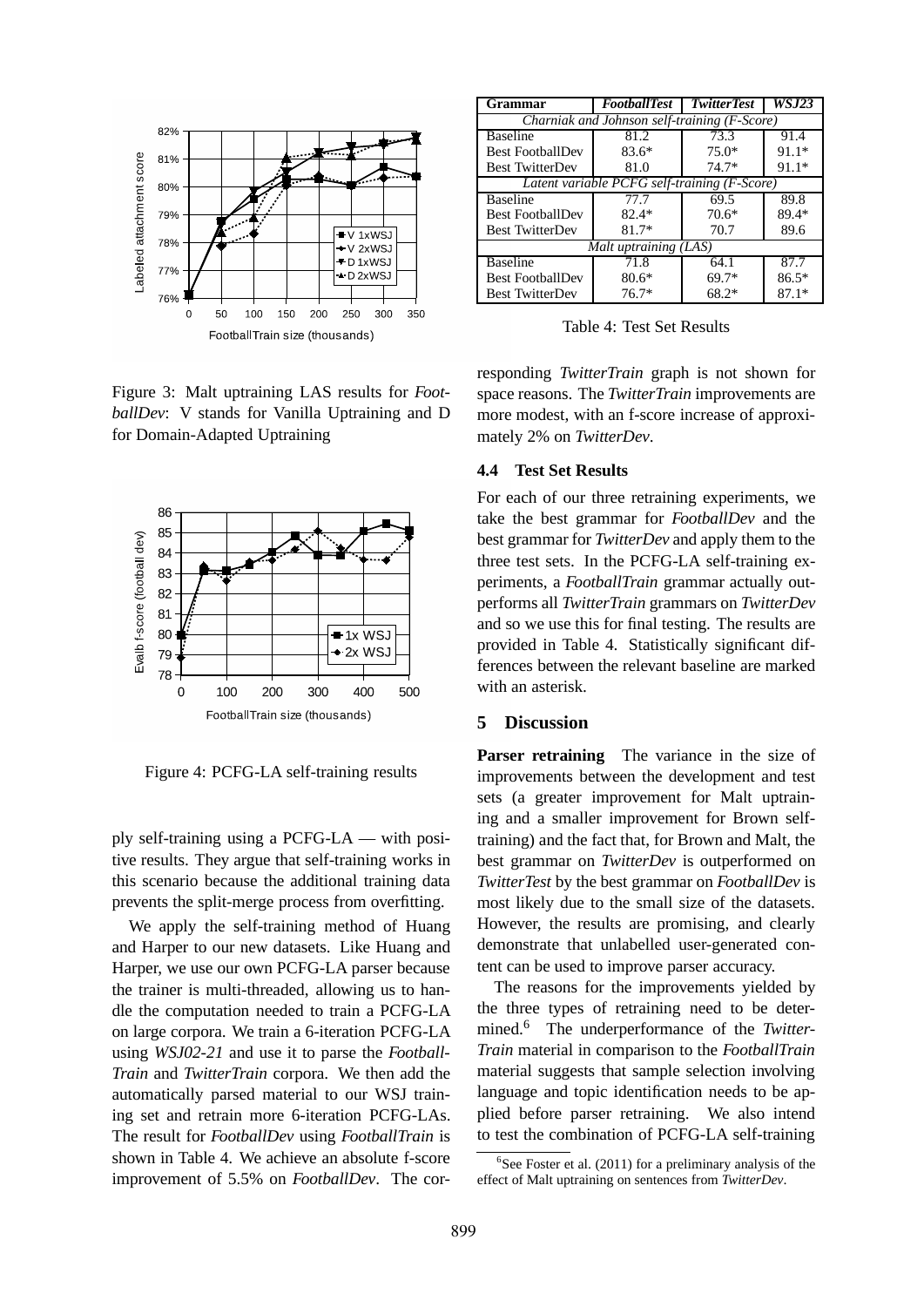and product grammar parsing described in Huang et al. (2010) on our Web 2.0 dataset.

**Combination Parsing** Several successful parsing methods have employed multiple parsing models, combined using techniques such as voting, stacking and product models (Henderson and Brill, 2000; Nivre and McDonald, 2008; Petrov, 2010). An ensemble approach to parsing seems particularly appropriate for the linguistic melting pot of Web 2.0, as does the related idea of selecting a model based on characteristics of the input. For example, a preliminary error analysis of the Malt uptraining results shows that coordination cases in *TwitterDev* are helped more by grammars trained on *FootballTrain* than on *TwitterTrain*, suggesting that sentences containing a conjunction should be directed to a *FootballTrain* grammar. McClosky et al. (2010) use linear regression to determine the correct mix of training material for a particular document. We intend to experiment with this idea in the context of Web 2.0 parsing.

**Preprocessing** Foster (2010) and Gadde et al. (2011) report improved parsing and tagging performance when the input data is normalised before processing, This work employs very little data cleaning and future work will involve exploring the interaction between preprocessing and parser retraining. Hyperlinks and usernames in tweets were replaced by the terms *Urlname* and *Username* respectively — to make life easier for parsers and POS taggers, proper nouns that are in the systems' lexicons should be used. The automatic sentence splitter and tokeniser that was used to create the Web 2.0 training sets makes use of abbreviation statistics in order to determine sentence boundaries. We compiled an abbreviation table using football discussion forum data but made no attempt to modify it for Twitter data. What is needed is a sentence-splitter tuned to the punctuation conventions of Twitter. However, more fundamental question remain: what is the correct unit of analysis for tweets and does it even make sense to talk about sentences in the context of Twitter? Our next step in this direction is to experiment with the Twitter-specific resources (tagset, tagger, tokeniser) described in Gimpel et al. (2011).

**More Datasets** We have focused on WSJ material as the source for our labelled training data. Future work will involve the use of other syntactically annotated resources including Brown and Switchboard, as well as Ontonotes 4.0, which has recently been released and which contains syntactically annotated web text (300k words).

**More Parser Evaluation** The cross-parser evaluation we have presented in the first half of the paper is by no means exhaustive. For example, to measure the positive effect of discriminative reranking, the first-stage Brown parser should also be included in the evaluation. Other statistical parsers could be evaluated, and it would be interesting to examine the performance of systems which employ hand-crafted grammars and treebank-trained disambiguators in order to determine whether a system less tuned to the PTB is more appropriate for this kind of heterogeneous data (Plank and van Noord, 2010). We have employed the Stanford dependencies in this work — other labelled dependency schemes are available and it might be informative to examine the relative performance of the parsers from the perspective of many such schemes rather than just one. Gold standard dependency annotations for the new sentences would also be a bonus.

## **Acknowledgements**

This research has been supported by Enterprise Ireland (CFTD/2007/229) and by Science Foundation Ireland (Grant 07/CE/ I1142) as part of the CNGL (www.cngl.ie) at School of Computing, DCU, and by the French Agence Nationale pour la Recherche, through the SEQUOIA project (ANR-08-EMER-013). We thank the reviewers for their helpful comments.

#### **References**

- Adam Bermingham and Alan Smeaton. 2010. Classifying sentiment in microblogs: Is brevity an advantage? In *Proceedings of CKIM*.
- Ann Bies, Mark Ferguson, Karen Katz, and Robert MacIntyre. 1995. Bracketing guidelines for Treebank II style. Technical report, University of Pennsylvania.
- Daniel Bikel. 2004. Intricacies of Collins parsing model. *Computational Linguistics*, 30(4).
- Daniel Cer, Marie-Catherine de Marneffe, Daniel Jurafsky, and Christopher D. Manning. 2010. Parsing to Stanford dependencies: Trade-offs between speed and accuracy. In *Proceedings of LREC*.
- Eugene Charniak and Mark Johnson. 2005. Courseto-fine n-best-parsing and maxent discriminative reranking. In *Proceedings of the 43rd ACL*.